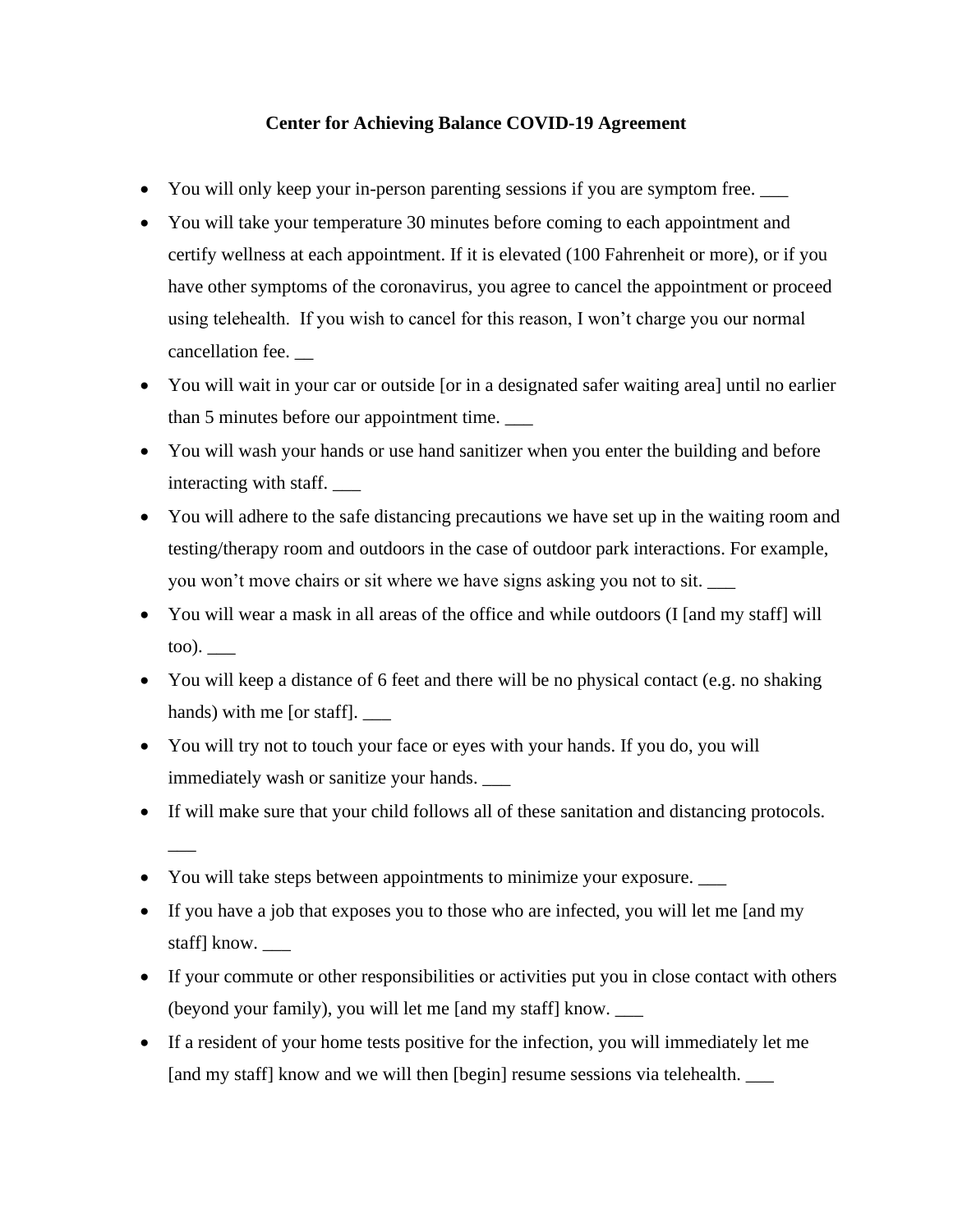I may change the above precautions if additional local, state or federal orders or guidelines are published. If that happens, we will talk about any necessary changes.

#### **My Commitment to Minimize Exposure**

Our program has taken steps to reduce the risk of spreading the virus within the office and we have posted our efforts on our website and in the office. Please let me know if you have questions about these efforts.

## **If You or I Are Sick**

You understand that I am committed to keeping you, me, [my staff] and all of our families safe from the spread of this virus. If you arrive for an appointment and I [or my office staff] believe that you have a fever or other symptoms, or believe you have been exposed, I will have to require you to leave the office immediately. We can follow up with services by telehealth as appropriate.

If I [or my staff] test positive for the coronavirus, I will notify you so that you can take appropriate precautions.

## **Your Confidentiality in the Case of Infection**

If you have tested positive for the coronavirus, I may be required to notify local health authorities that you have been in the office. If I have to report this, I will only provide the minimum information necessary for their data collection and will not go into any details of the reason(s) for our visits. By signing this form, you are agreeing that I may do so without an additional signed release.

### **Informed Consent**

This agreement supplements to the general informed consent/business agreement that we agreed to at the start of our work together.